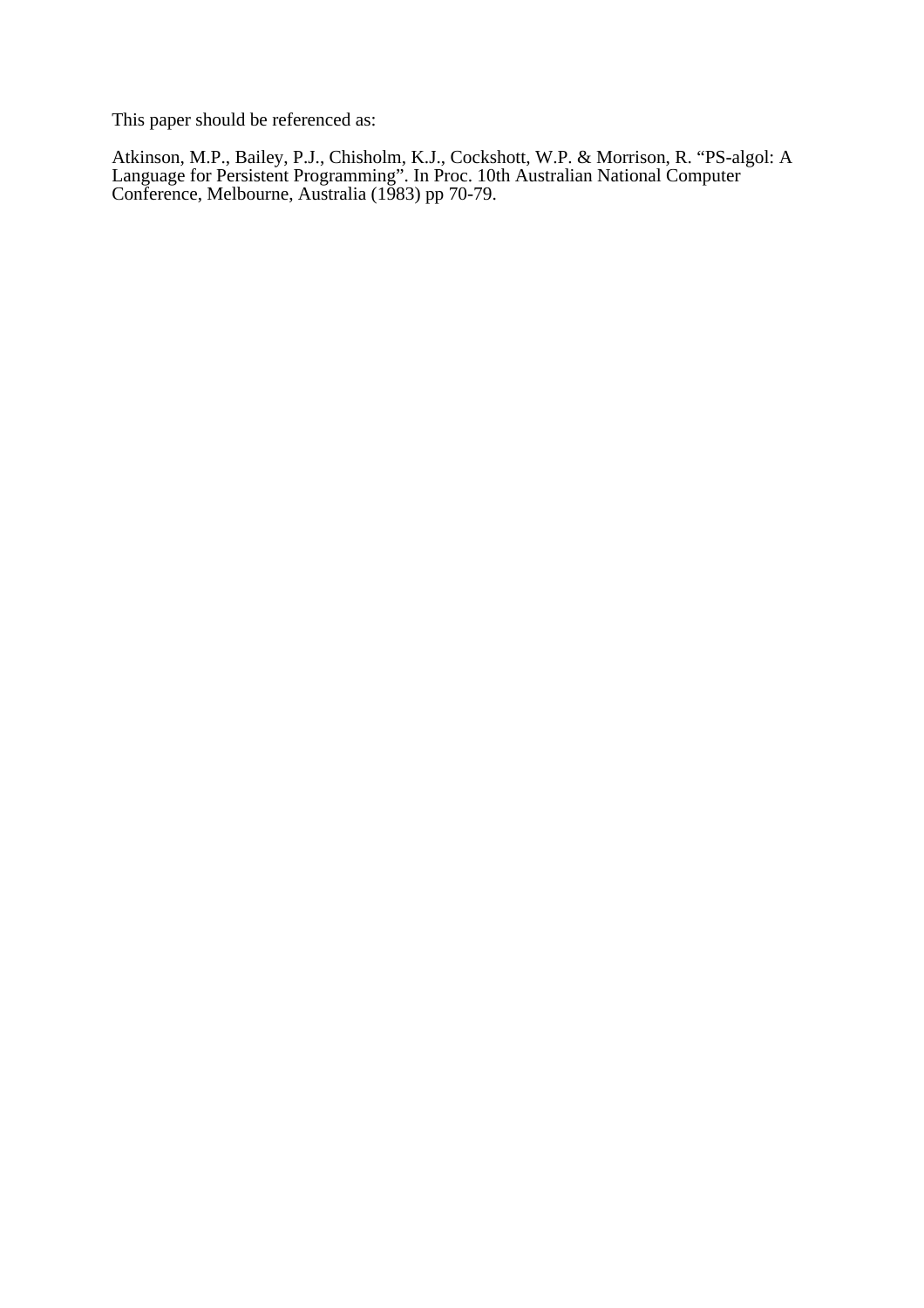### **PS-algol : a language for persistent programming**

M.P.Atkinson¥, P.J.Bailey†, K.J.Chisholm¥, W.P.Cockshott¥ and R.Morrison†

¥Department of Computer Science, University of Edinburgh, Scotland

†Department of Computational Science, University of St Andrews, Scotland

### **Abstract**

PS-algol is the first language in a family that introduces the concept of persistence as a property of data. The persistence of data is the time extent over which the data may be used. This paper introduces the general design principles for persistent programming languages and describes our first attempt, PS-algol

## **1. Introduction**

The long term storage of data has been of concern to programming language designers for some time. Traditional programming languages provide facilities for the manipulation of data whose lifetime does not extend beyond the activation of the program. If data is required to survive a program activation then some file I/O or database management system interface is used. Two views of data evolve from this. Data can either be classed as short term data and would be manipulated by the programming language facilities or data would be long term data in which case it would be manipulated by the file system or the database management system (DBMS). The mapping between the two types of data is usually done by the file system or the DBMS.

These different views of data are highlighted when the data structuring facilities of programming languages and database management systems are compared. Database systems have developed relational, hierarchical, network and functional models of data [1,2,3,4] whereas programming languages may have arrays, records, sets, monitors [5] and abstract data types [6].

That there are two different views of data has certain disadvantages. Firstly in any program there is usually a considerable amount of code, typically 30% of the total [37], concerned with transferring data to and from files or a DBMS. In both cases much space and time is taken up by code to perform translations between the preferred form of data (the program's) and the form used by the storage medium. This is unsatisfactory because of the time taken in writing and executing this mapping code and also because the quality of the application programs may be impaired by the mapping. Frequently the programmer is distracted from his task by the difficulties of understanding and managing the mapping. The translation merely to gain access to long term data should be differentiated from translations from a form appropriate to one use of the data to a form suitable to some other algorithms. Such translations are justified when the two forms cannot coexist and there is a substantial use of both forms. The second major disadvantage is that the data type protection offered by the programming language on its data is often lost across the mapping. The structure that might have been exploited in a program to aid comprehension is neither apparent nor protected and is soon lost.

We feel that there is little to be gained by supporting the coexistence of these two views of data and consequently define a property of data, called persistence that is the period of time for which the data exists and is useable. A spectrum of persistence exists and is categorised by

1. transient results in expression evaluation.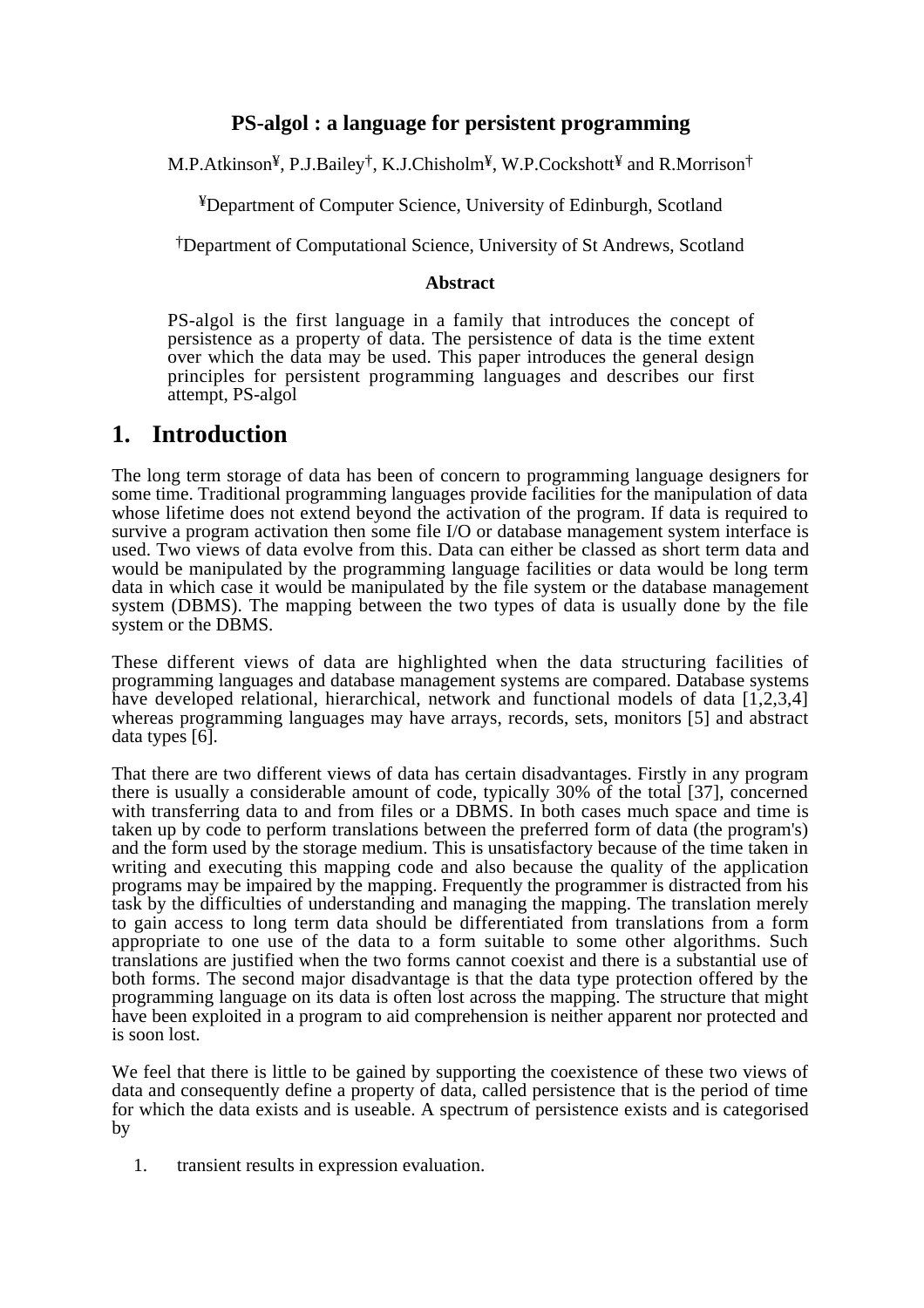- 2. local variables in procedure activations.
- 3. own variables, global variables and heap items whose extent is different from their scope.
- 4. data that exists between executions of a program.
- 5. data that exists between various versions of a program.
- 6. data that outlives the program.

It can be readily seen that the first three persistence categories are usually supported by programming languages and the second three categories by a DBMS. We report here on the PS-algol system which supports persistent programming for all the categories of data above. The system is implemented and is being actively used in a number of projects mentioned later. Here we will describe the language design decisions in implementing persistence, the underlying implementation problems, the results obtained and some thoughts for the future.

## **The design method**

As a first attempt at producing a system to support persistence we hypothesised that it should be possible to add persistence to an existing language with minimal change to the language. Thus the programmer would be faced with the normal task of mastering the programming language but would have the facility of persistence at little or no extra cost.

The language chosen for this was S-algol [7,8], a high level algol used for teaching at the University of St Andrews. Indeed this decision was made by the Edinburgh University team after some trouble with attempts at Algol 68 [9] and Pascal [10] and resulted in the two teams collaborating on the project.

S-algol stands somewhere between Algol W [11] and Algol 68 in taxonomic clustering. It was designed using three principles first outlined by Strachey [12] and Landin[13]. These are

- 1. The principle of correspondence
- 2. The principle of abstraction
- 3. The principle of data type completeness

The application of the three principles in designing S-algol is described elsewhere [14]. The result is an orthogonal language whose "power is gained from simplicity and its simplicity from generality" [15]. Here we are interested in data and the S-algol universe of discourse can be defined by

- 1. The scalar data types are int, real, bool, string, pic and file.
- 2. For any data type T, \*T is the data type of a vector with elements of type T.
- 3. The data type pntr comprises a structure with any number of fields, and any data type in each field.

The world of data objects can be formed by the closure of rule a under the recursive application of rules b and c.

The unusual features of the S-algol universe of discourse are that it has strings as a simple data type [38], pictures as compound data objects and run time checking of structure classes. The picture facility allows the user to produce line drawings in an infinite two dimensional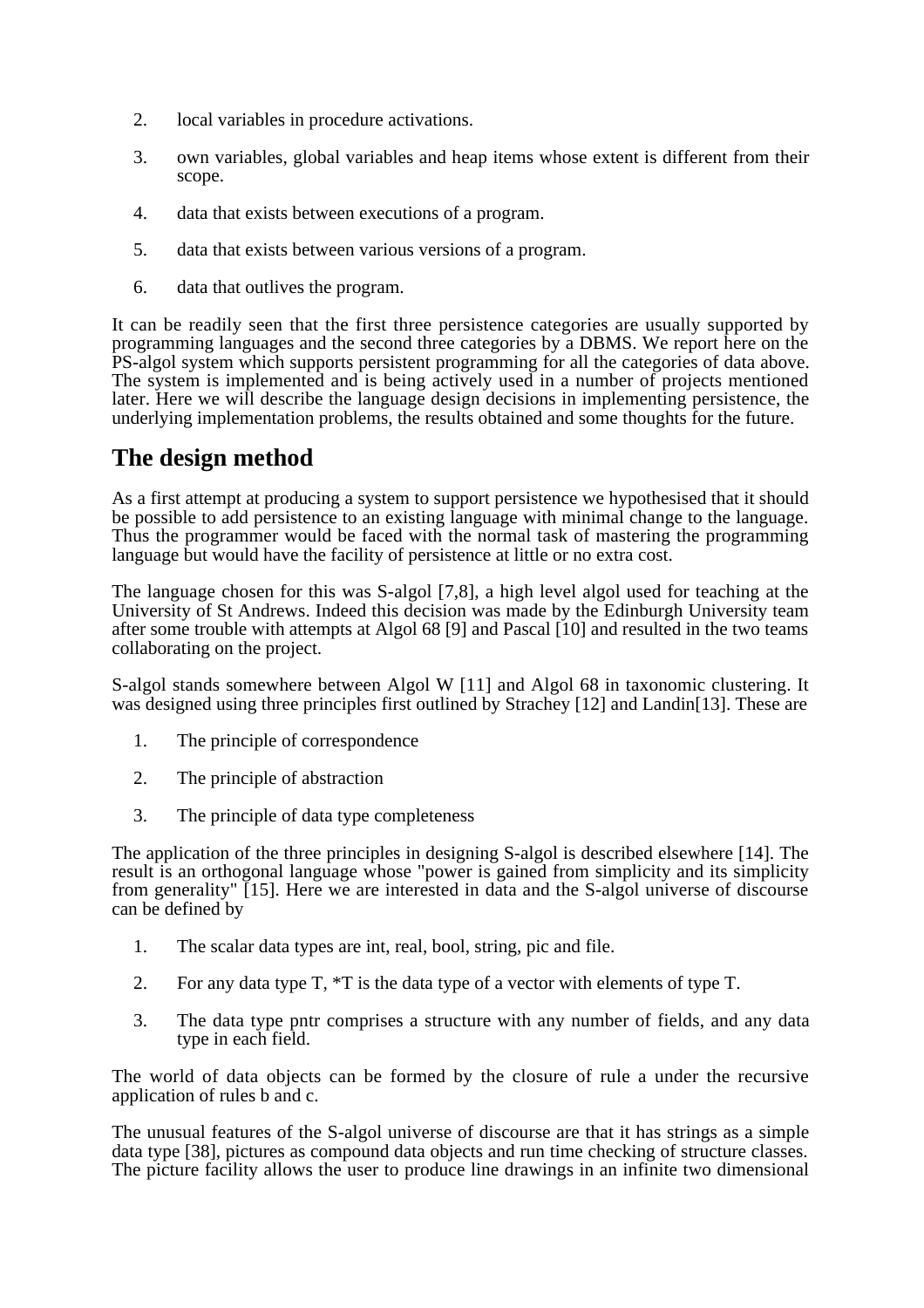space. It also offers a picture building facility in which the relationship between different sub-pictures is specified by mathematical transformations. A basic set of picture manipulating facilities along with a set of physical drawing attributes for each device is defined [34]. A pntr may roam freely over the world of structures. That is a pntr is not bound to a structure class. However when a pntr is dereferenced using a structure field name, a run time check occurs to ensure the pntr is pointing at a structure with the appropriate field.

Together with our hypothesis of minimal change to the programming language we recognise certain principles for persistent data.

- 1. persistence independence : the persistence of a data object is independent of how the program manipulates that data object.
- 2. persistence data type orthogonality : In line with the principle of data type completeness all data objects should be allowed the full range of persistence.
- 3. The choice of how to provide and identify persistence at a language level is independent of the choice of data objects in the language.

A number of methods were investigated to identify persistence of data. Some involved associating persistence with the variable name or the type in the declaration. Under the rule of persistence independence these were disallowed. S-algol itself helped to provide the solution. Its data structures already have some limited notion of persistence in that the scope and extent of these objects need not be the same. Such structures are of course heap items and their useability depends on the availability of legal names.

This limited persistence was extended to allow structures to persist beyond the activation of the program. Their use is protected by the fact that the structure accesses are already dynamically checked in S-algol. Thus we have achieved persistence and retained the protection mechanism.

The choice of which data items persist beyond the lifetime of a program was next. We argued, by preaching minimum change, that the system should decide automatically. Such decisions are already taken in a number of languages like S-algol when garbage collection is involved and we therefore felt that reachability, as in garbage collection, was a reasonable choice for identifying persistent objects. However a new origin for the transitive closure of references which differentiates persistent data and transient data is introduced.

## **PS-algol**

Given the constraint of minimal change to S-algol the simplest way to extend the facilities of the language is by adding standard functions and PS-algol is implemented as a number of functional extensions to S-algol. It was therefore not necessary to alter the compiler itself as all the work is done by the run time support. Thus the population of S-algol programmers could now use PS-algol with very little change to their programming style.

The functions added to support persistence were

**procedure** open.database( **string** database.name,mode,user,password -> **pntr** )

This procedure opens the database and returns a pointer to it. A transaction will be started if this is the first call of the function since the start of the program, the last commit or abandon.

**procedure** get.root( **pntr** database -> **pntr** )

**procedure** set.root( **pntr** old.root,new.root )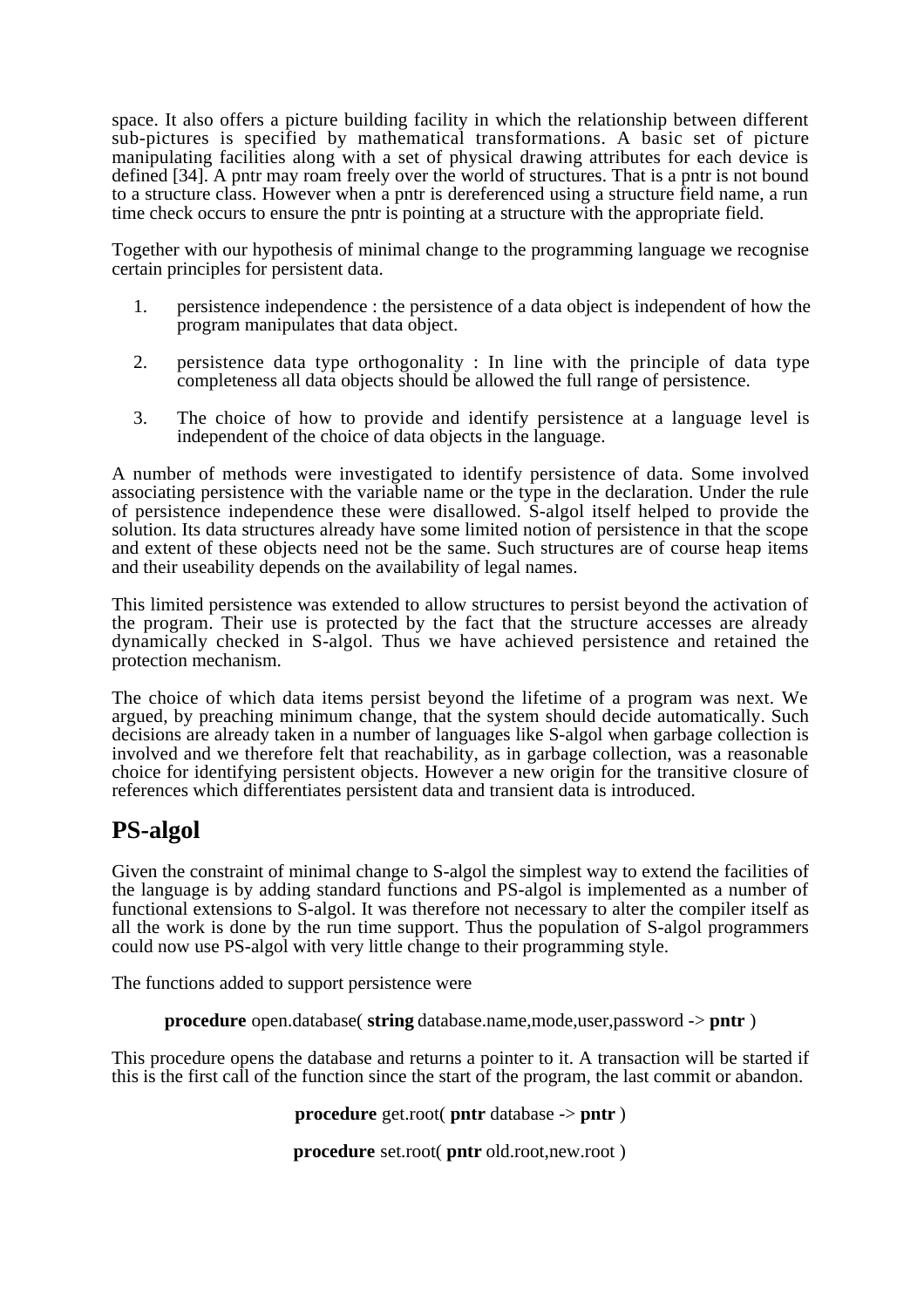These procedures get and record the new value of the root for the given database. This root is the origin of the reachability closure defining and giving access to all the persistent data. The effect of set.root becomes visible and preserved when a transaction commits.

### **procedure** commit

Commit the current transaction on all the open databases.

### **procedure** abandon

Abandon the current transaction on all the open databases. Restore their state to the state at the last open or commit.

### **procedure** close.database( **pntr** root.value )

Indicate the database is no longer required after the next commit or abandon.

These are the full set of routines concerned with persistence. However we have found it desirable to provide a set of functions for associative lookup which in fact give access to Btree algorithms [36] written in terms of PS-algol. These are

### **procedure** table( -> **pntr** )

Create a new empty table.

```
procedure lookup( pntr table ; string key -> pntr )
```
Lookup the structure in 'table' using 'key'.

### **procedure** enter( **pntr** table,value ; **string** key -> **pntr** )

Enter the structure 'value' in 'table' using 'key'.

**procedure** scan( **pntr** table,environment ; ( **pntr**,**pntr**,**string** -> **pntr** ) user -> **pntr** )

Apply the function 'user' to every entry in 'table'.

To give a flavour of the language an example of a PS-algol program is given in Appendix I.

### **Implementation**

Since we have made very little change to the compiler we will not mention it here. The main interest is in the control of the movement of data between main store and backing store. This is all controlled by the run time support system. Transactions are implemented by Challis' algorithm [16]. The movement of data is achieved as follows.

### **Movement of data on to the heap**

Data may be created on the heap during a transaction or it may migrate there as a copy of some persistent data object. The second mechanism is invoked when a pointer being dereferenced turns out to be a **p**ersistent **id**entifier (**PID**). The persistent object manager is called to locate the object and place it on the heap, possibly carrying out minor translations. The initial pointer which is a **PID** is that yielded by get.root and subsequent pointers will be found in the fields of structures reached from that reference.

### **Movement from the heap**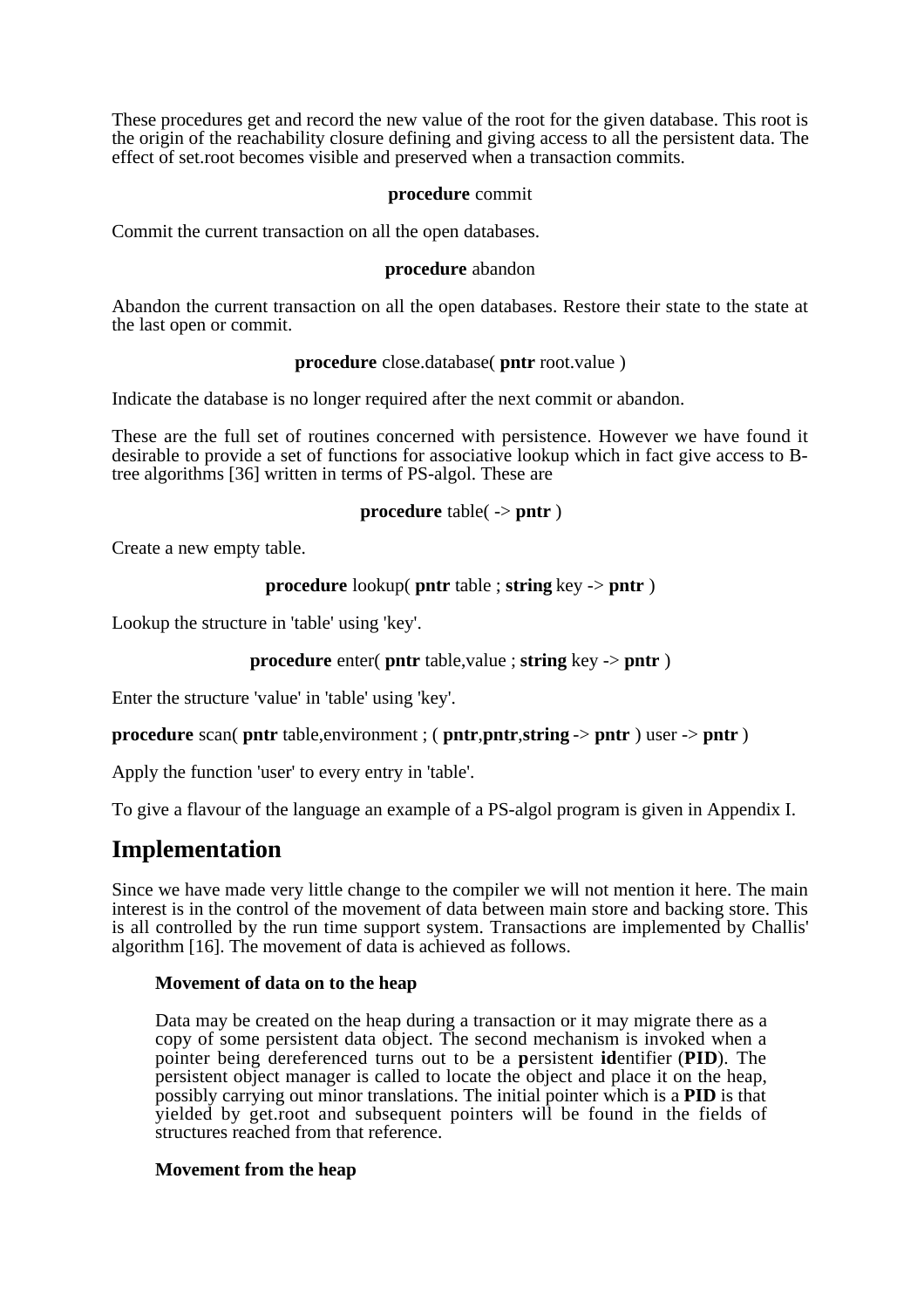When a transaction is committed, all the data on the heap that is reachable from the persistent objects used during the transaction are transferred back to the disk. Some anticipation of these transfers may be necessary if the heap space is insufficient for the whole transaction.

The algorithms and data structures used to implement this data movement economically are described in [17,18]. Since the database may be shared by many programs the binding of the names of persistent data must by dynamic and symbolic. In PS-algol this binding is performed when the object is accessed for the first time and is automatic thereafter. There is no overhead in accessing local objects. A survey of the tradeoffs available in such algorithms is in preparation [19].

# **Experience using this strategy**

At first sight the set of facilities provided by PS-algol may look fairly primitive. Notice however that the programmer never explicitly organises data movement but that it occurs automatically when data is used. Notice also that the language type rules are strictly enforced and that the programmer uses a method already familiar to him to preserve data. That is by the usual naming convention where the preservation of data is a consequence of arranging that there is a way of using the data. Thus we have achieved persistence by minimal change allowing the programmer to use all his familiar techniques of problem solving.

The effect on programs written in PS-algol has been quite dramatic. In Appendix II we quote some early results of tests comparing programs written in PS-algol with programs written in Pascal with explicit database calls. These programs were to implement a DAPLEX [4] look alike and various CAD and demonstration programs. We have found that there is a reduction by a factor of about three in the size of the source code. These are of course early results and will need further confirmation. However it is the sort of result we expected.

We have also found that the coding time for these programs is reduced by at least the same factor. We suspect that the maintenance of the programs will be easier since it is some function of the number of lines of code being maintained. As would be expected from smaller programs they actually run faster as well but the increase in speed is data dependent and we would not wish to put a figure on it at this stage.

## **Conclusions**

It is apparent from our experiments that it is useful to introduce two new abstractions into programming languages. One, persistence, is the abstraction of long term data storage and transient data storage into one simpler concept, the other, pictures, is an abstraction of all the details of graphical output devices.

Both abstractions have been so successful that we would recommend that other language designers include them in the languages they design. They are successful in three important respects: they both identify significant aspects of common programming tasks consequently reducing the effort required by the programmer to accomplish those tasks, they both abstract away much detail commonly visible to the programmer so that programs produced using them are simpler to understand and to transport and the abstractions leave the language system implementor with a feasible task.

Although the abstraction itself is successful, we note that there are various flavours to be explored. These potential flavours lead us to consideration of new research, and to a comparison with other research. Persistence has appeared as an orthogonal property of data in one other language in the work of Albano et al[20]. In their language ELLE, they extend ML[21] adding persistence. In an attempt to accommodate longer term persistence they make contexts proper objects in the language which can be manipulated, as we suggest for an identified subset of contexts in our language proposals NEPAL[22]. In another group of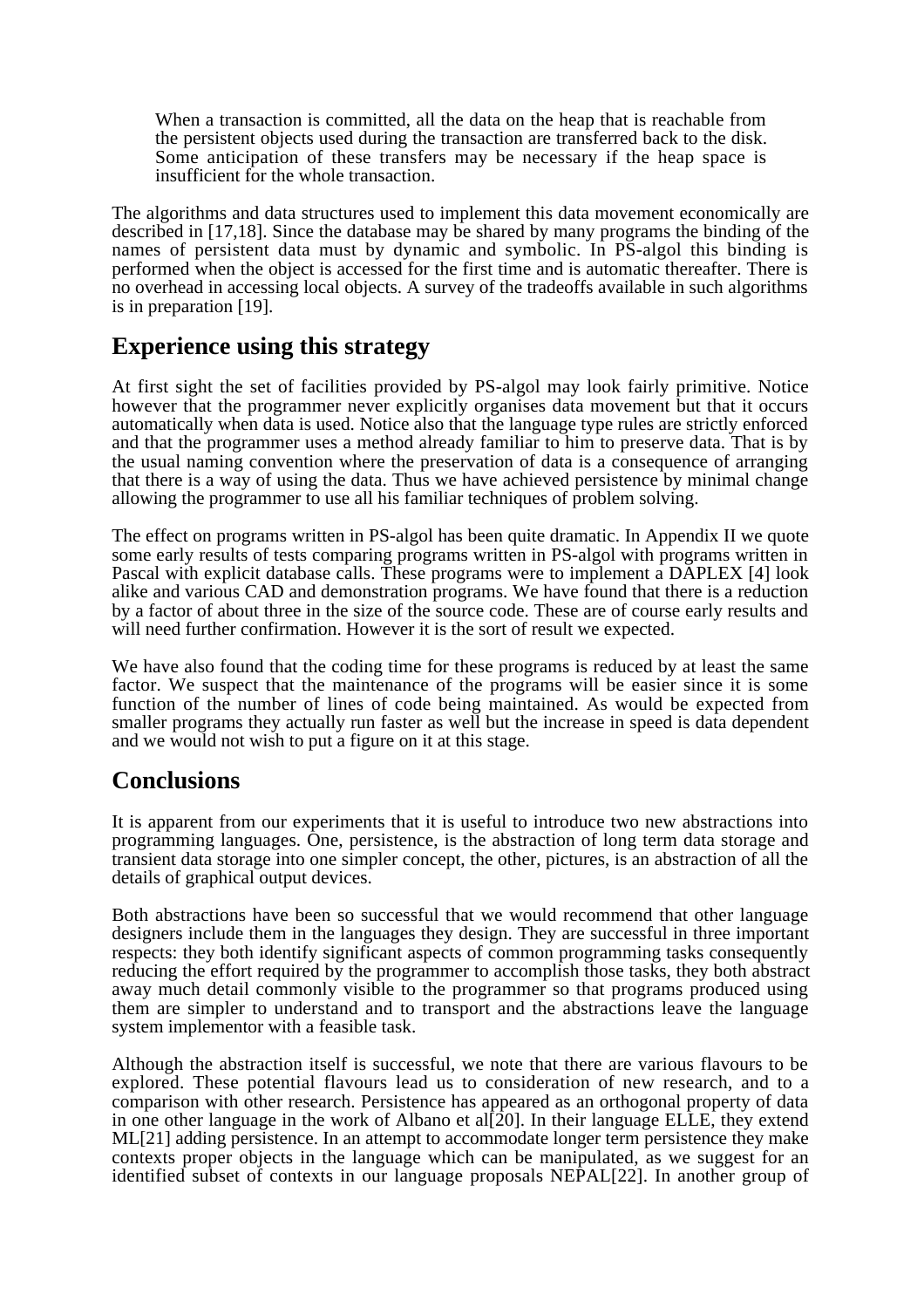languages PASCAL/R[23], RIGEL[24] & PLAIN [25] the designers have chosen not to adopt the principle of data type completeness, and have only allowed instances of type relation to have longer term persistence. It is interesting to note that in PASCAL/R the construct DATABASE has a form like a PASCAL record, and if its fields were allowed to take any of the PASCAL data types then that language would be consistent in allowing data structures of any type to have any persistence. But PASCAL/R does not attempt data type completeness in other situations. ADAPLEX[26] is another example of a language constructed by merging a given database model, DAPLEX[4] and a existing language ADA[27], with the inevitable consequence of restrictions on which data types can have which persistence. When casting program examples to assess languages we have found it particularly irksome if data types which can persist cannot also have temporary instances, perhaps more often than we have found difficulty with being unable to construct directly an instance of some temporary data structure. We conclude, therefore, that the consistency of our form of persistence is of advantage to the programmer. So far it has met our programming needs well, but it is possible that there are applications for which it is not well suited. This would not invalidate the idea of incorporating an abstraction of persistence into a programming language but would suggest a different flavour is needed.

## **Where next with Pictures?**

A similar consideration can be given to the idea of pictures. Other models of graphical output are possible, such as filled areas for bitmap graphics[28], forms[29,30] and default icons for browsing[31]. The set of operators used can vary, for example Cardelli[28] proposes automatic alignment as boxes are abutted vertically and horizontally, but does not permit simple superposition. A particular value of the introduction of pictures is the device independence they provide. But we need to consider abstractions for input as well as output, via the range of graphical and pointing devices, we need to accommodate area fill graphics and provide more readable constant denotations. For example

let sq = 
$$
[0,0] \wedge [0,1] \wedge [1,1] \wedge [1,0]
$$

might be a denotation for a square, but it is hard to see that at a glance, or indeed to notice the error, whereas

**let** sq  $=$ 



**let** snoopy =

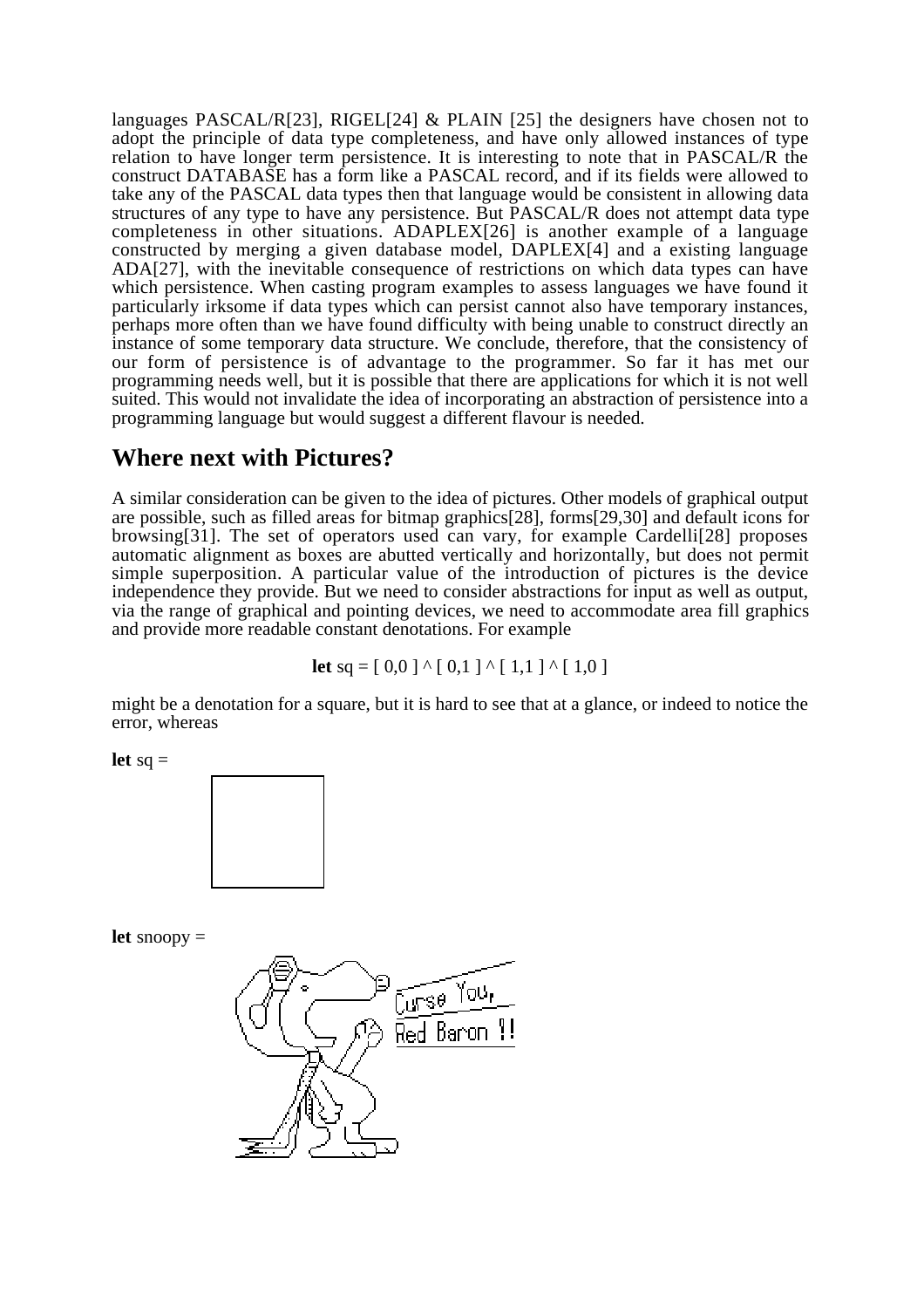each have an obvious meaning, visible at a glance, but the second would be extremely tedious to include in present notations. We therefore conclude that an important adjunct to including a new type in a language is to provide a natural notation for it.

## **Where next with persistence?**

Similarly we are not satisfied with our present form of persistence. Measurement, experimental use and exploration of methods of implementation are all continuing, but our main effort is directed at incorporating in our abstraction some of the other concerns of databases. For example, large scale data often implies sharing, which suggests the need for views, protection and concurrent access. The provision of views appears equivalent to the provision of abstract data types, and we postulate that adding persistence to a language with good abstract data facilities will meet this need. The provision of protection divides into : protection from users, protection from software and protection from hardware failure. The first two can be enforced by restricting access to the abstract data types, by relying on the program development system thus enforcing scope rules using the compiler. The third is handled already by our transaction mechanism.

There do not appear to be simple solutions to the concurrency problem. Many solutions are possible in simple cases [16,23,33]. That is, where each transaction is short, independent of human interaction with the data obtained during that transaction and where the probability of conflicting requests is small. However, in most circumstances automatic and general methods of handling a conflict are not appropriate. For example, if two people have done extensive design work, one doesn't wish to start again because of some minor overlapping change. The solution appears to be to have a notation with which to inform each program involved of the conflict in such a way that the program can respond to the exact form of the conflict. At present this is not possible, as it is not clear how to present the multiple states of data (before and after) and the data from different computations to each program. This must be solved, in order to make concurrent use of systems properly available to programmers. The most promising approach to this is to depend on object-based programming, with messages between programs which can effectively transport copies of or the properties of an object.

A particular problem peculiar to very long term persistence is that data structure and type has to evolve to meet changing needs. Consequently a necessary feature of a language designed with persistence in mind will be support of type and representation development. This would lead to a language which is properly interactive, as is suggested by Anderson [35]. Were this achieved, we still need the language to provide immediate evaluation expressions which meet query language needs, and to support as a continuum, all more complex uses, up to large scale system building. It is at least interesting to try to discover whether support of such a range of activities is achievable.

## **Acknowledgements**

The work at Edinburgh was supported in part by SERC grant GRA 86541.

# **References**

- 1. Codd, E.F. (1970). A relational model for large shared databases Comm.ACM 13,6 377-387.
- 2. Lochovsky, F.H. & Tsichritizis, D.C. (1978). Hierarchical database management systems ACM Computing Surveys 8,1 105-123.
- 3. Taylor, R.C & Frank, R.L. (1976). CODASYL database management systems ACM Computing Surveys 8,1 67-103.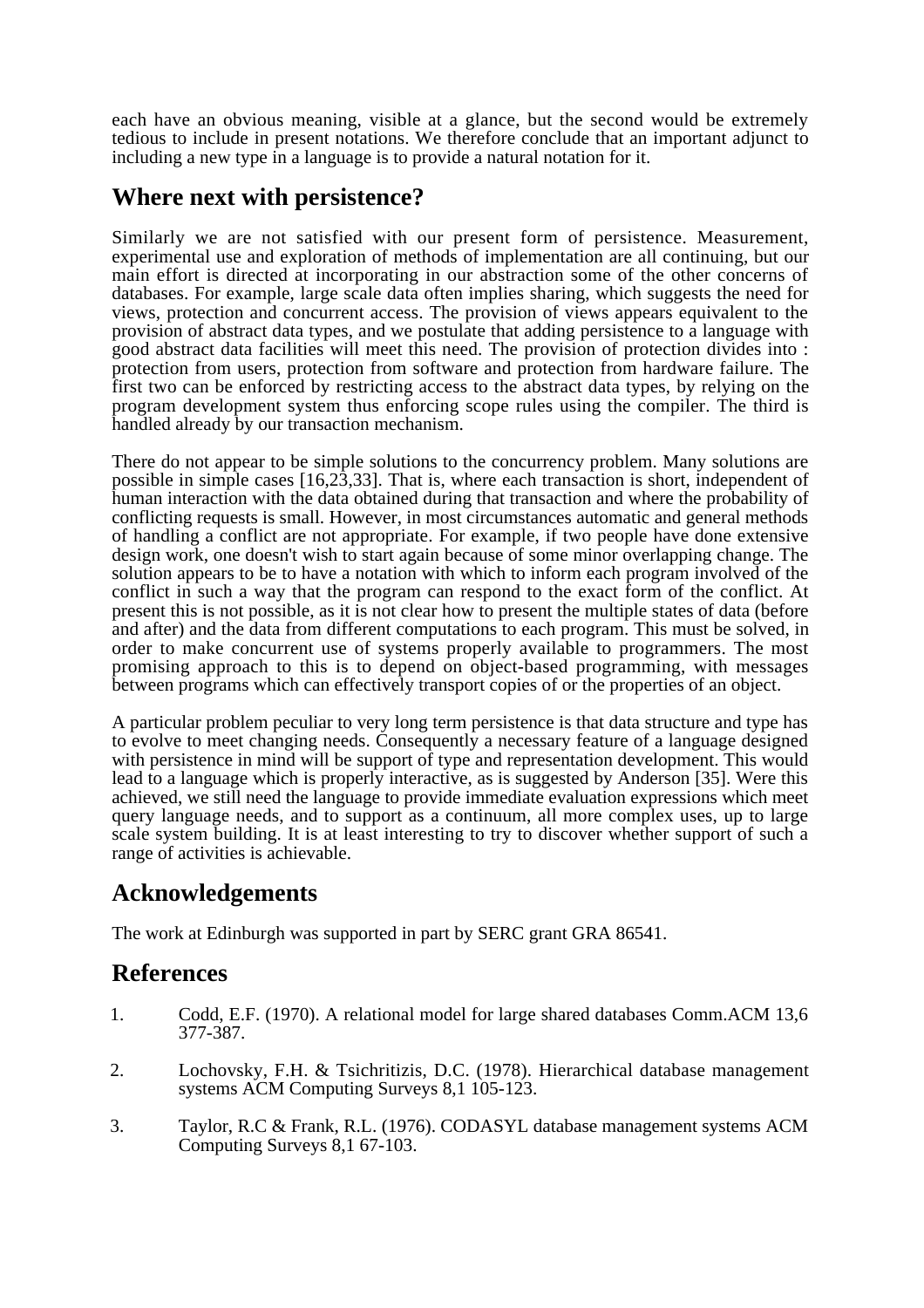- 4. Shipman, D.W. (1981). The functional data model and the data language DAPLEX ACM.TODS 6,1 140-173.
- 5. Hoare, C.A.R. (1974). Monitors : an operating system structuring concept Comm.ACM 17,10 549-557.
- 6. Liskov, B.H. et al (1977). Abstraction mechanisms in CLU. Comm.ACM 20,8 564- 576.
- 7. Morrison, R. (1979). S-algol language reference manual. University of St Andrews CS/79/1.
- 8. Cole, A.J. & Morrison, R. (1982). An introduction to programming with S-algol. Cambridge University Press.
- 9. van Wijngaarden, A. et al (1969). Report on the algorithmic language Algol 68. Numerische Mathematik 14 79-218.
- 10. Wirth, N. (1971). The programming language Pascal. Acta Informatica 1 35-63.
- 11. Wirth, N. & Hoare, C.A.R. (1966). A contribution to the development of algol. Comm.ACM 9,6 413-431.
- 12. Strachey, C. (1967). Fundamental concepts in programming languages. Oxford University Press.
- 13. Landin, P.J. (1966). The next 700 programming languages. Comm.ACM 9,3 157- 164.
- 14. Morrison R. (1979). Ph.d. Thesis University of St Andrews.
- 15. van Wijngaarden, A. (1963). Generalised algol. Annual Review of automatic programming 3 17-26.
- 16. Challis, M.P. (1978). Data Consistency and integrity in a multi-user environment. In Databases : improving usability and responsiveness Academic Press 245-270.
- 17. Atkinson, M.P., Cockshott, W.P. & Chisholm, K.J. (1982). CMS : A chunk management system. accepted for publication Software, Practice & Experience
- 18. Atkinson, M.P., Cockshott, W.P., Chisholm, K.J. & Marshall, R.M. (1982). Algorithms for a persistent heap. accepted for publication Software, Practice & Experience
- 19. Atkinson, M.P., Cockshott, W.P. & Chisholm, K.J. (1982). An exploration of various strategies for implementing persistence as an orthogonal property of data. in preparation.
- 20. Albano, A., Occiuto, M.E. & Orsini, R. (1982). A uniform management of temporary and persistent complex data in high level languages. DATABASE Infotech State of the Art Report 9,8 435-458.
- 21. Gordon, M.J.C., Milner, A.J.R.G., Morris, L., Newey, M. & Wadsworth, C. (1978).A metalanguage for interactive proof in LCF. ACM.POPL
- 22. Atkinson, M.P., Cockshott, W.P. & Chisholm, K.J. (1982). NEPAL The New Edinburgh Persistent Algorithmic Language. DATABASE Infotech State of the Art Report 9,8 299-318.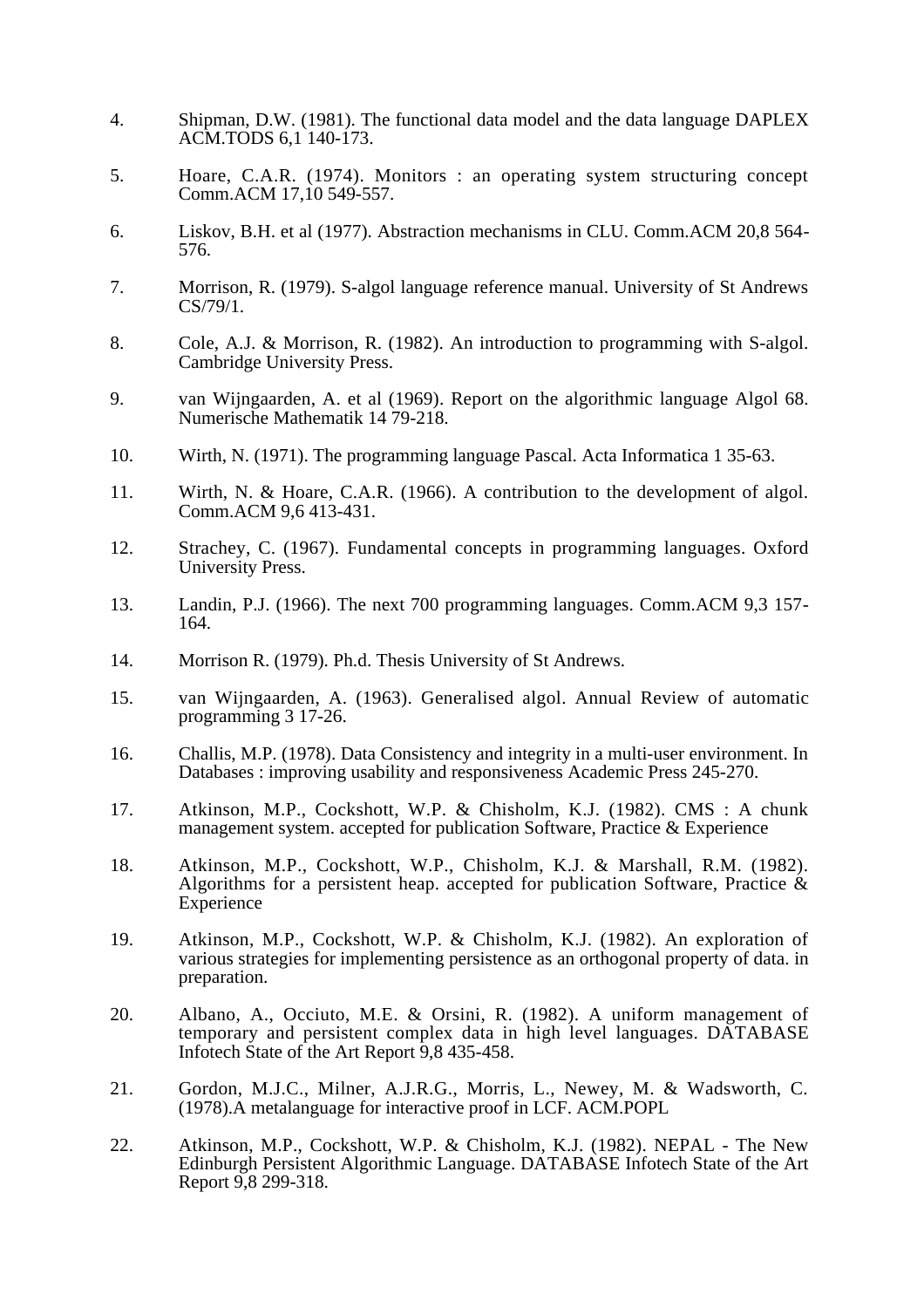- 23. Schmidt, J.W. (1977). Some high level language constructs for data of type relation . ACM.TODS 2,3 247-261.
- 24. Rowe L.A. Reference manual for the programming language RIGEL.
- 25. Wasserman, A.I., Sheretz, D.D., Kersten,M.L., van de Reit, R.D. (1981). Revised report on the programming language PLAIN. ACM SIGPLAN Notices 16,5.
- 26. Smith, J.M., Fox, S. & Landers, T. (1981). Reference manual for ADAPLEX. Computer Corporation of America, Cambridge, Massachusetts
- 27. Ichbiah et al (1979). Rationale of the design of the programming language Ada. ACM Sigplan Notices 14,6.
- 28. Cardelli, L. (1982). The semantics of a two dimensional language. University of Edinburgh, Department of Computer Science Report CSR-115-82.
- 29. Rowe, L. & Skeans Screen RIGEL. University of California at Berkeley, Department of Electrical Engineering.
- 30. Shu, N.C. & Lum, V.Y. (1982). Specification of Forms Processing and Business procedures for Office Automation. IEEE transactions on Software Engineering, SE-8,5 499-512.
- 31. Tesler, L. (1982). The Samlltalk environment. Byte 90-147.
- 32. Kung, H.T. & Robinson, J.T. (1982). On Optimistic Methods for Concurrency Control. ACM.TODS 6,2 213-226.
- 33. Date, C.J. (1979). Locking and recovery in a shared database system : An application tutorial. in proceedings of the 5th Very Large Database Conference. 1- 15.
- 34. Morrison, R. (1982). Low cost computer graphics for micro computers. Software, Practice & Experience 12 767-776.
- 35. Anderson, B. (1980). Programming in the home of the future. International Journal of Machine Studies 12 341-365.
- 36. Bayer, B. & McCreight (1972). Organisation and maintenance of large ordered indexes. Acta Informatica 1 173-189.
- 37. IBM report (1978). on the contents of a sample of programs surveyed. San Jose ??????
- 38. Morrison, R. (1982). The string as a simple data type. Sigplan Notices Vol 17,3.